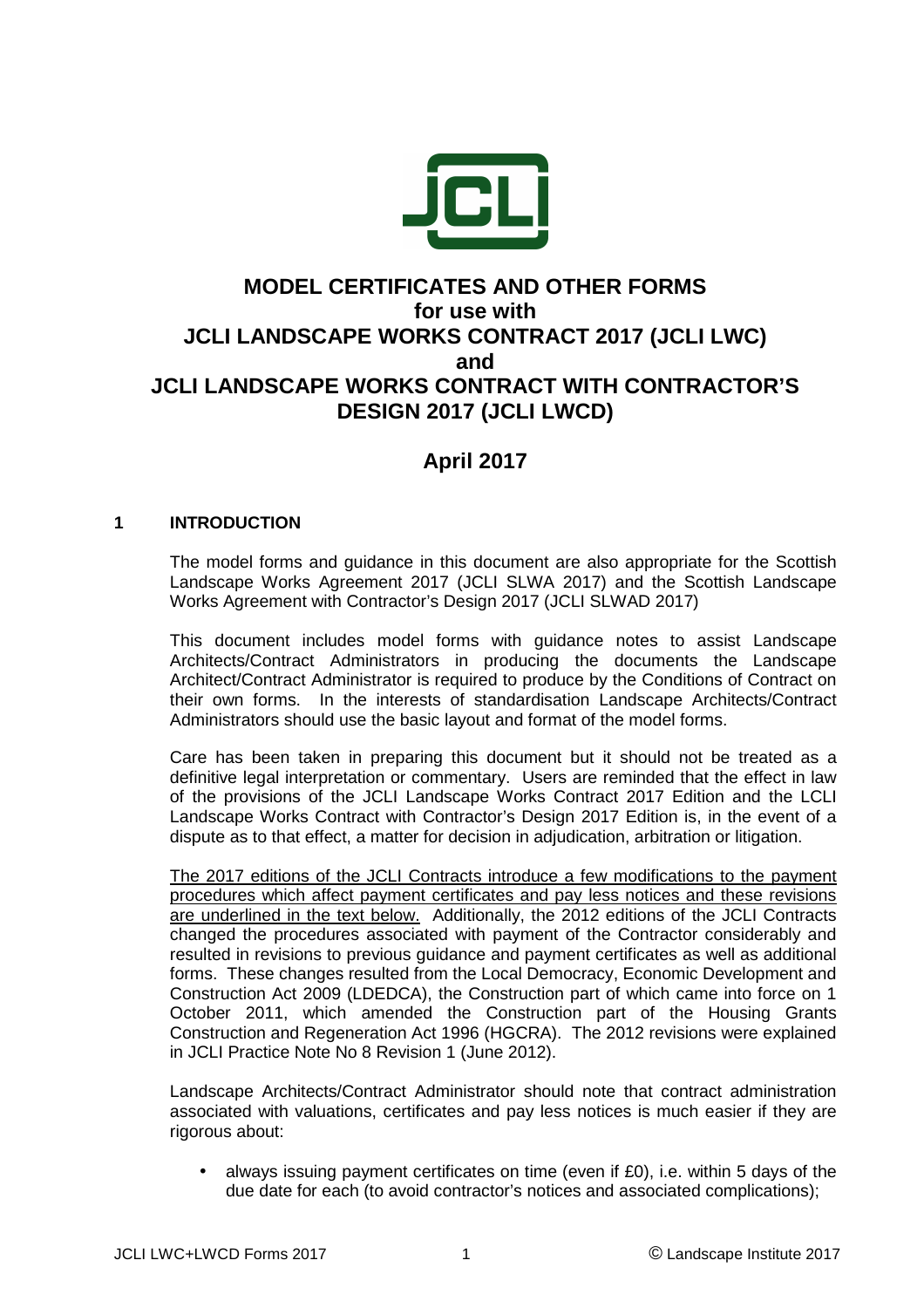- if a deduction for liquidated damages (or similar deduction) is required then always issuing the pay less notice with the certificate on the due date for the certificate, not within 5 days and 9 days respectively (to avoid revaluation for the pay less notice and subsequent complications);
- ensuring the amount certified on the final certificate is not negative (to avoid the contractor issuing a pay less notice against it) and avoiding the deduction of liquidated damages from the final certificate (to avoid the possibility of a negative pay less notice).

 The periods of days stated in JCLI LWC and LWCD and below include weekends (but exclude public holidays).

#### **2 GUIDANCE NOTES ON MODEL FORMS**

#### **A General**

- A1 "Contract dated": in some situations it will be more appropriate to use "Letter of Acceptance dated"
- A2 Distribution: modify list as appropriate for particular project or even for particular document.
- A3 Add information as necessary, e.g. Employer's project reference number...
- A4 If appropriate, revise "we" to "I"
- A5 In order for the sums to work easily on all forms and in accordance with standard practice, any contingency sum should be omitted on the first instruction.
- A6 Use either "Landscape Architect" or "Contract Administrator" as appropriate.
- A7 Delete the red statement on each model form.
- **B Landscape Architect's/Contract Administrator's Instruction** (except for the removal of the CDM Co-ordinator from the distribution, this form is the same as the 2012 version)
- B1 Add "Approximate" before "Value of previous instructions", "Value of this instruction" and "Adjusted Total" if exact values are not known (particularly where a quantity surveyor is involved).

#### **C Interim Payment Certificate**

C1 This certificate should be used for Interim Certificates issued under clauses 4.3 and 4.4. The amended HGCRA requires certificates to state the basis of the calculation of the amount due. The 2017 editions of the JCLI LWC and LWCD require certificates to detail all 'adjustments', which are defined as amounts under clauses 3.6 (variations), 3.7 (provisional sums), 4.7 (suspension) and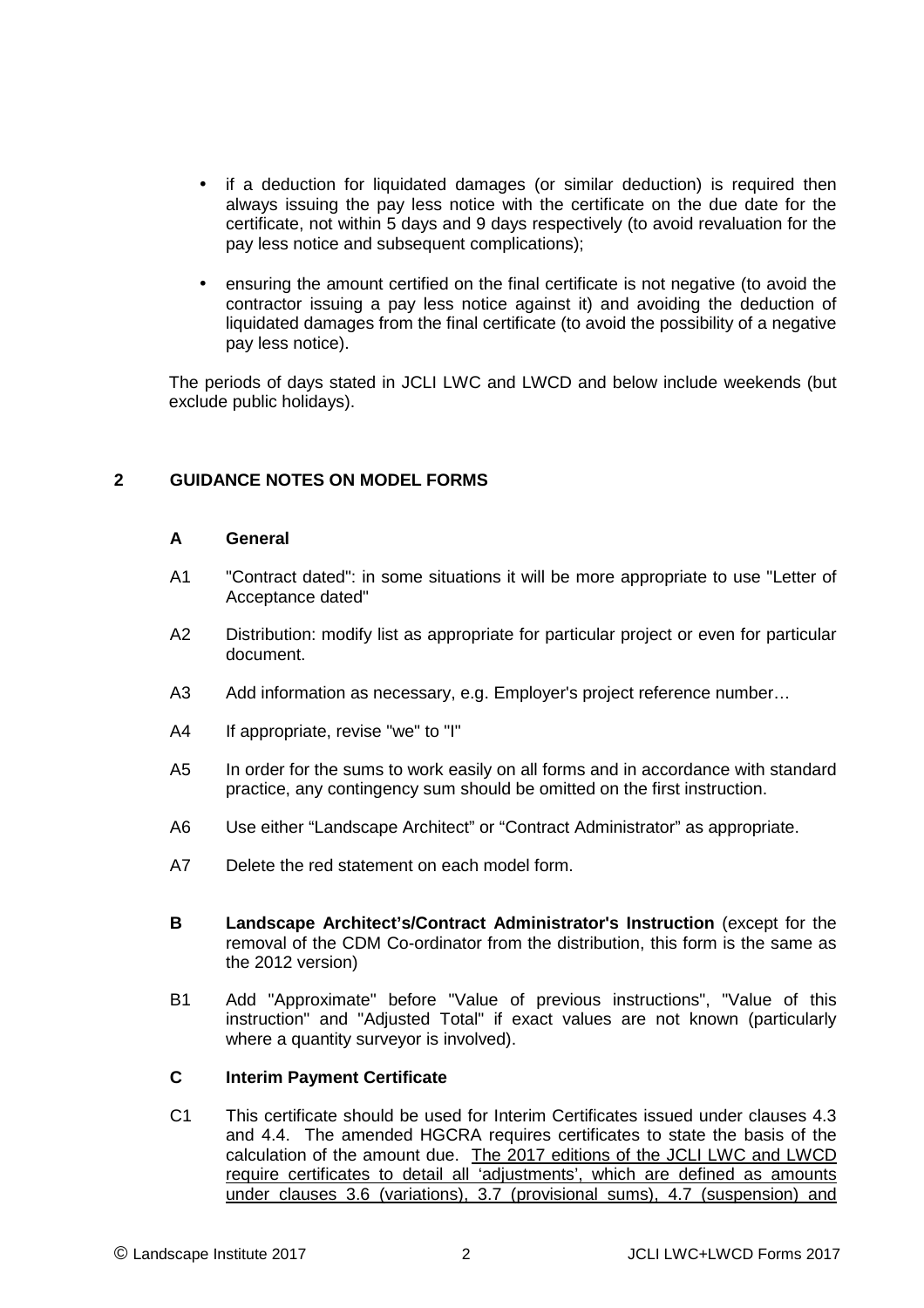fluctuations. This is accommodated on the model certificate by reference to an attachment where each adjustment should be listed (e.g. a valuation document).

- C2 Due dates for payments are at 4 weekly intervals from commencement until practical completion as stated in clause 4.3. The due date for the first payment after practical completion is 7 days after the date of practical completion and thereafter every 3 months until the end of the rectification period in accordance with clause 4.4. All Interim Certificates have to be issued within 5 days of the relevant due date. A certificate must be issued even if the amount due is £0. Any certificate issued late will be invalid (unless agreed otherwise by the Contractor and Employer). The final date for payment is 14 days after the due date.
- C3 **If the Employer wishes to deduct anything from the amount certified** (e.g. liquidated damages or contra-charges, i.e. items which are not appropriate to deduct on certificates) a pay less notice must be issued by the Landscape Architect / Contract Administrator at least 5 days before the final date for payment in accordance with clause 4.5.4. The amount due on the pay less notice must be the amount due at the date of the notice rather than at the due date. The need to revalue the work done at the date of the pay less notice can be avoided if the certificate and pay less notice are both issued on the due date for payment, but the pay less notice must not be issued before the certificate. A pay less notice could actually be a 'pay more' notice**.** (see section D below).
- C4 If any certificate is not issued on time the Contractor can issue a notice under clause 4.5.2 stating how much was due at the due date calculated in the same way as clause 4.3.1 and 4.3.2 or 4.4.1 and 4.4.2 as appropriate. The Contractor's notice can be issued at any time after the certificate should have been issued. The final date for payment is extended by the number of days between the end of the 5 day period during which the certificate should have been issued and the date of the Contractor's notice. Hence, unless the 14 day period between the due date and the final date for payment has been revised in the particular project contract, payment of the Contractor's notice is due 9 days after the date of the notice, but a pay less notice can be issued within 4 days of the Contractor's notice. (see section E below). If an interim certificate is not issued on time, issuing certificates for payment cannot recommence until a Contractor's notice is issued by the Contractor unless the Contractor and Employer agree otherwise.
- C5 Delete the references to clause 4.4 if the certificate is before practical completion, or delete the references to clause 4.3 if the certificate is after practical completion. Delete references to 2.10A, 2.10B. 2.11A and 2.11B to leave just one as appropriate. Clause 2.10A or 2.10B apply for JCLI LWC and 2.11A or 2.11B for JCLI LWCD depending on whether option A or B was selected in the Contract Particulars.
- C6 The second item "Value of materials …" is only applicable prior to practical completion and should be deleted for certificates issued under clause 4.4. For other items insert £0 if appropriate rather than deleting the item.
- C7 If there are any deductions under the items concerning Contractor's notices, revaluations, or under clause 2.10A/2.10B or 3.5 (2.11A/2.11B or 3.5 in JCLI LWCD) then it is advisable to refer to an attached document which details them individually, as indicated on the model certificate.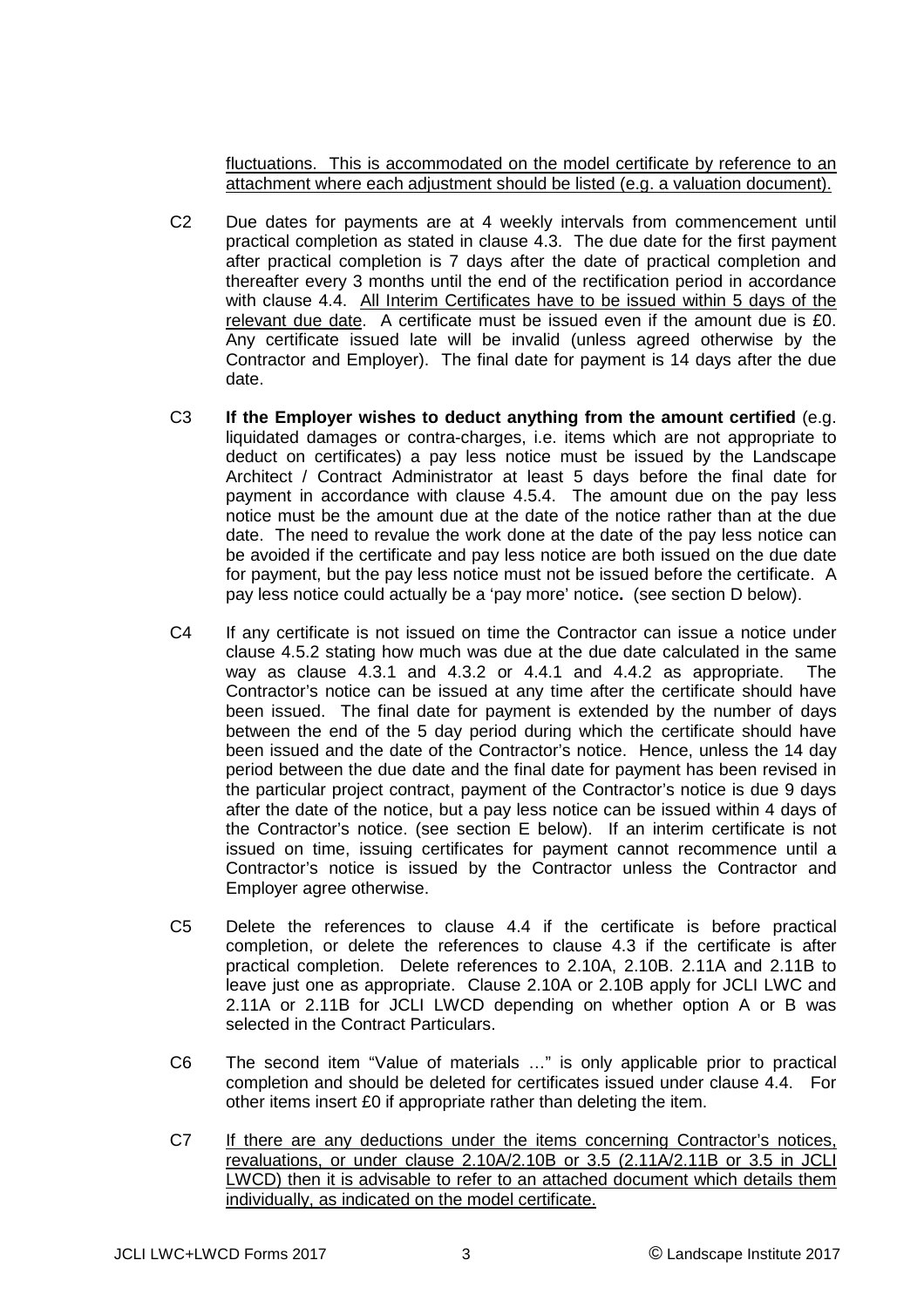C8 "This is not a Tax Invoice" should always be included.

#### **D Pay Less Notice (Type 1)**

- D1 Pay less notices are issued by the Landscape Architect/Contract Administrator on behalf of the Employer, only if the Employer wishes to deduct something from the amount due on a payment certificate or on a Contractor's notice, or to reduce the amount the Contractor claims on a Contractor's notice. The amended HGCRA requires pay less notices to state the basis of the calculation of the amount due at the date of the notice. The 2017 editions of the JCLI LWC and LWCD require certificates to detail all 'adjustments', but this is not a requirement for pay less notices in the contract. However, since pay less notices concern the amount due (not the amount withheld) it is logical that they should also detail the adjustments. See also C3 and C4 above.
- D2 **Pay Less Notice (Type 1) is a pay less notice against an Interim Certificate or Final Certificate to deduct items which are not deducted on certificates, e.g. liquidated damages or contra-charges. Only include such deductions on a pay less notice after receiving written authorisation from the Employer for each individual deduction with the reason for each individual deduction.** Detail each deduction and the reason for it on the form (or by reference to an attached document).
- D3 **Do not deduct anything which will subsequently be deducted on certificates on this type of pay less notice otherwise the Contractor will subsequently receive the deducted amount on payment of the next certificate**.
- D4 The requirement to detail all adjustments is accommodated on the model pay less notice by reference to an attachment where each adjustment should be listed (e.g. a valuation document). If there is no revaluation then the adjustments will be the same as on the certificate against which the pay less notice is issued and hence the adjustments could be detailed by reference to the adjustments on the certificate.
- D5 Pay less notices are for the amount due at the date of the notice and this means that (except for (most) certificates after practical completion) there will be a difference between the Valuation for the pay less notice (at the date of the notice) and the Valuation on the certificate (at the due date). **To avoid revaluing for the pay less notice issue both the pay less notice and the certificate on the due date for payment** (but the notice must not be issued before the certificate). Issuing the certificate and notice together is also more likely to avoid the situation where the Employer receives invoices from the Contractor for both the certified amount and the pay less notice amount. When issuing the documents advise the Contractor which to invoice and the Employer which to pay (see D6 below).
- D6 **Note that the amount on the pay less notice is paid by the Employer instead of the amount certified on the certificate which the pay less notice is issued against. Advise the Employer accordingly in order to avoid overpayment**.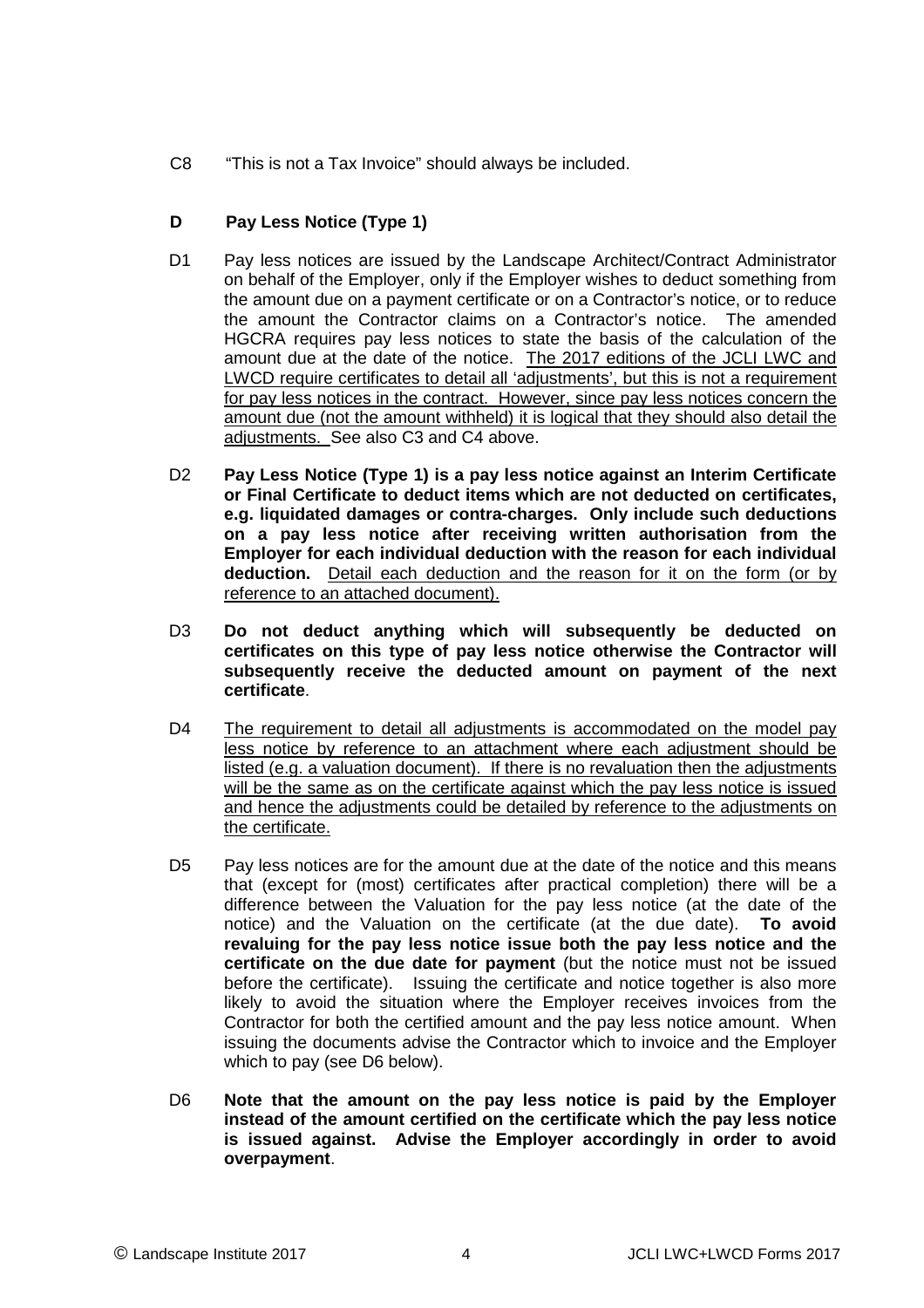- D7 Modify the % associated with retention and delete two of the clause references 4.3.1, 4.4.1 and 4.8.1.1 as appropriate to whether the notice is issued against an Interim Certificate issued before or after practical completion or against the Final Certificate.
- D8 "This is not a Tax Invoice" should always be included.

#### **E Pay Less Notice (Type 2)**

- E1 D1 and D4 apply to a Pay Less Notice (Type 2) as well as a Pay Less Notice (Type 1). See also C3, C4 and C7 above.
- E2 **Pay Less Notice (Type 2) is a pay less notice against a Contractor's notice issued to reduce the amount on the Contractor's notice**. A Contractor's notice is issued by the Contractor when the Landscape Architect/Contract Administrator fails to issue a payment certificate on time, see C4 above. The pay less notice must be issued within 4 days of the date of the Contractor's notice (i.e. not less than 5 days before the revised final date for payment), see C4 above.
- E3 **Do not deduct items which are not deducted on certificates, e.g. liquidated damages or contra-charges, on this type of pay less notice otherwise the Contractor will subsequently receive the deducted amount on the next certificate**. However see E4 below.
- E4 A pay less notice against a Contractor's notice issued because the Final Certificate was not issued on time must include any appropriate deductions for liquidated damages and contra-charges as well as any valuation correction because this is the last opportunity to recover them under the contract and there will be no subsequent certificate. Otherwise the Employer will have to recover them as a debt.
- E5 Pay less notices are for the amount due at the date of the notice and this means that (except for (most) certificates after practical completion) there will be a difference between the Valuation for the pay less notice (at the date of the notice) and the Valuation on the Contractor's Notice (at the due date). Additionally, the later the Contractor issues the notice the less worthwhile it is for a pay less notice to be issued because the Valuation for the pay less notice will be increasing as the period between the due date and the date of the pay less notice increases (except for the certificates after practical completion).
- E6 In the case of a pay less notice to reduce a Contractor's notice issued because the Final Certificate was not issued on time, modify the add and deduct items on the model pay less notice in order to ensure that the right amount is paid to the Contractor (or Employer). See H3 below. Additionally, in this situation if the amount due is from the Contractor to the Employer modify the written statement concerning the amount due at the bottom of the notice.
- E7 **Note that the amount on the pay less notice is paid by the Employer instead of the amount notified on the Contractor's notice which the pay less notice is issued against. Advise the Employer accordingly in order to avoid overpayment**.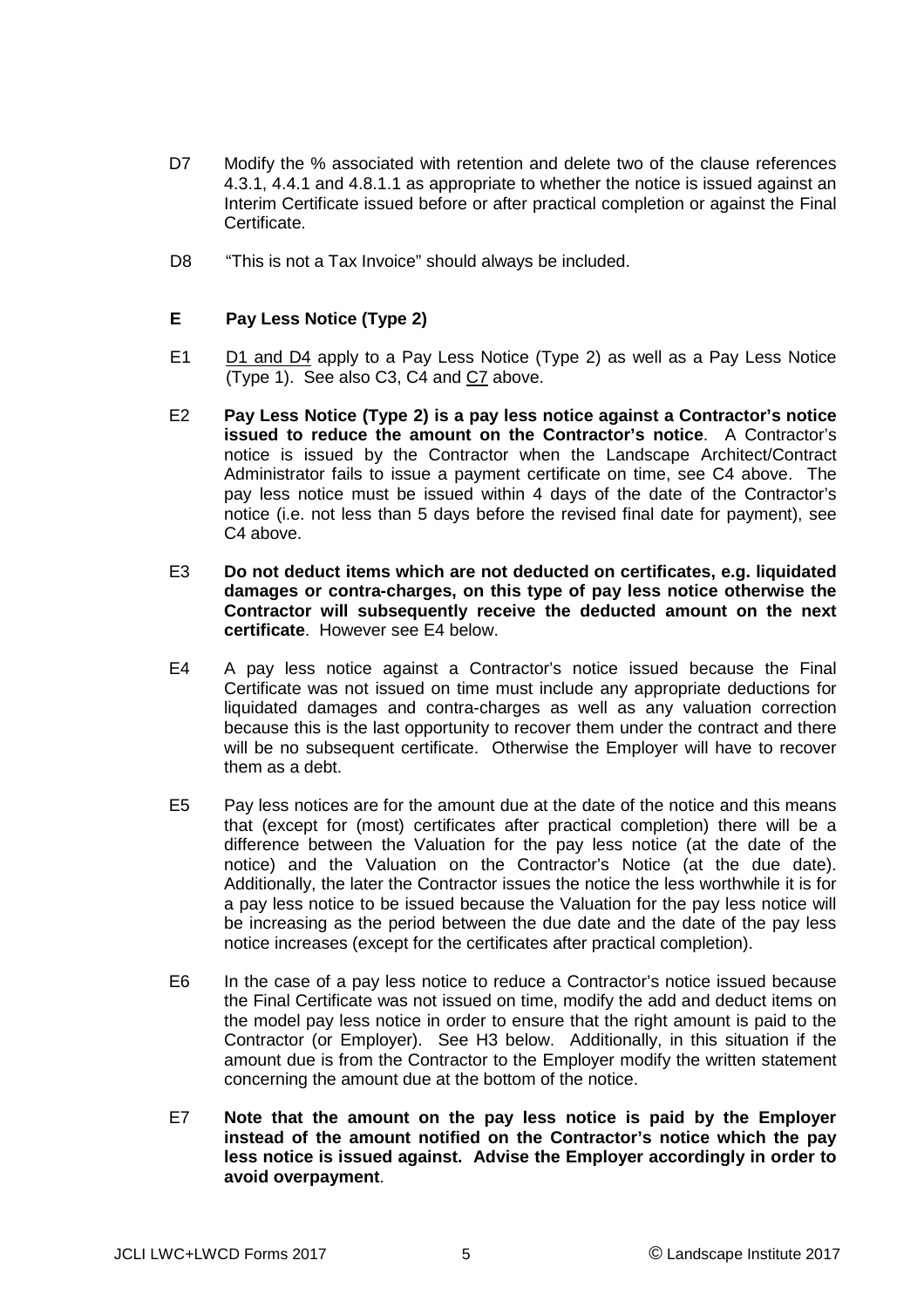- E8 The second item "Value of materials …" is only applicable prior to practical completion and should be deleted for notices after practical completion. For other items insert £0 if appropriate rather than deleting the item.
- E9 Delete references to sub-clauses of clauses 4.3, 4.4 and 4.8 as appropriate, leaving the relevant one related to the certificate against which the pay less notice is being issued (but see E10 below). Delete references to 2.10A, 2.10B, 2.11A and 2.11B to leave just one as appropriate for the contract. Clause 2.10A or 2.10B apply for JCLI LWC and 2.11A or 2.11B for JCLI LWCD depending on whether option A or B was selected in the Contract Particulars.
- E10 For a Pay Less Notice (Type 2) issued against a Contractor's notice when a Final Certificate has not been issued on time, the relevant clause for the differences in valuation item is 4.3.2.3 and for the deductions under clause 2.10/2.11 or 3.5 item is 4.3.2.4, due to the reference to clause 4.3.2 in clause 4.8.1.2.
- E11 Modify the % associated with retention and delete two of the clause references 4.3.1, 4.4.1 and 4.8.1.1 as appropriate to whether the notice is issued against a Contractor's notice issued instead of a before or after practical completion interim certificate or the Final Certificate.
- E12 "This is not a Tax Invoice" should always be included.
- **F Certificate of Practical Completion** (except for the removal of the CDM Coordinator from the distribution, this form is the same as the 2012 version)
- F1 The second phrase ("subject to …. Schedule … dated …") and last phrase ("subject to the Rectification Period…. Schedule") should be deleted unless the procedure to list incomplete work as described in Guidance Note 26 in JCLI LWC is applied (28 in JCLI LWCD). Even if an agreed Schedule of Incomplete Work is attached, the last phrase may not be relevant.
- F2 If the Employer takes early possession of part of the works under clause 2.12 in JCLI LWC (clause 2.13 in JCLI LWCD) a "Certificate of Practical Completion of Part of the Works" should be issued. The model "Certificate of Practical Completion" can be used by:
	- revising the title
	- adding "Serial No" (top right hand side as on other forms)
	- revising the first sentence to "under the terms of the above Contract we certify that practical completion of ….. (description of the part of the works) … was achieved on xx month xxxx, subject to …."
- F3 The certificate assumes that the Contractor has supplied the information required for the health and safety file if applicable (see clause 2.9 in JCLI LWC and clause 2.10 in JCLI LWCD) and in the case of JCLI LWCD has also supplied the information required relating to the Contractor's Designed Portion. If this is not the case then practical completion has not been achieved and practical completion should not be certified until this information has been received.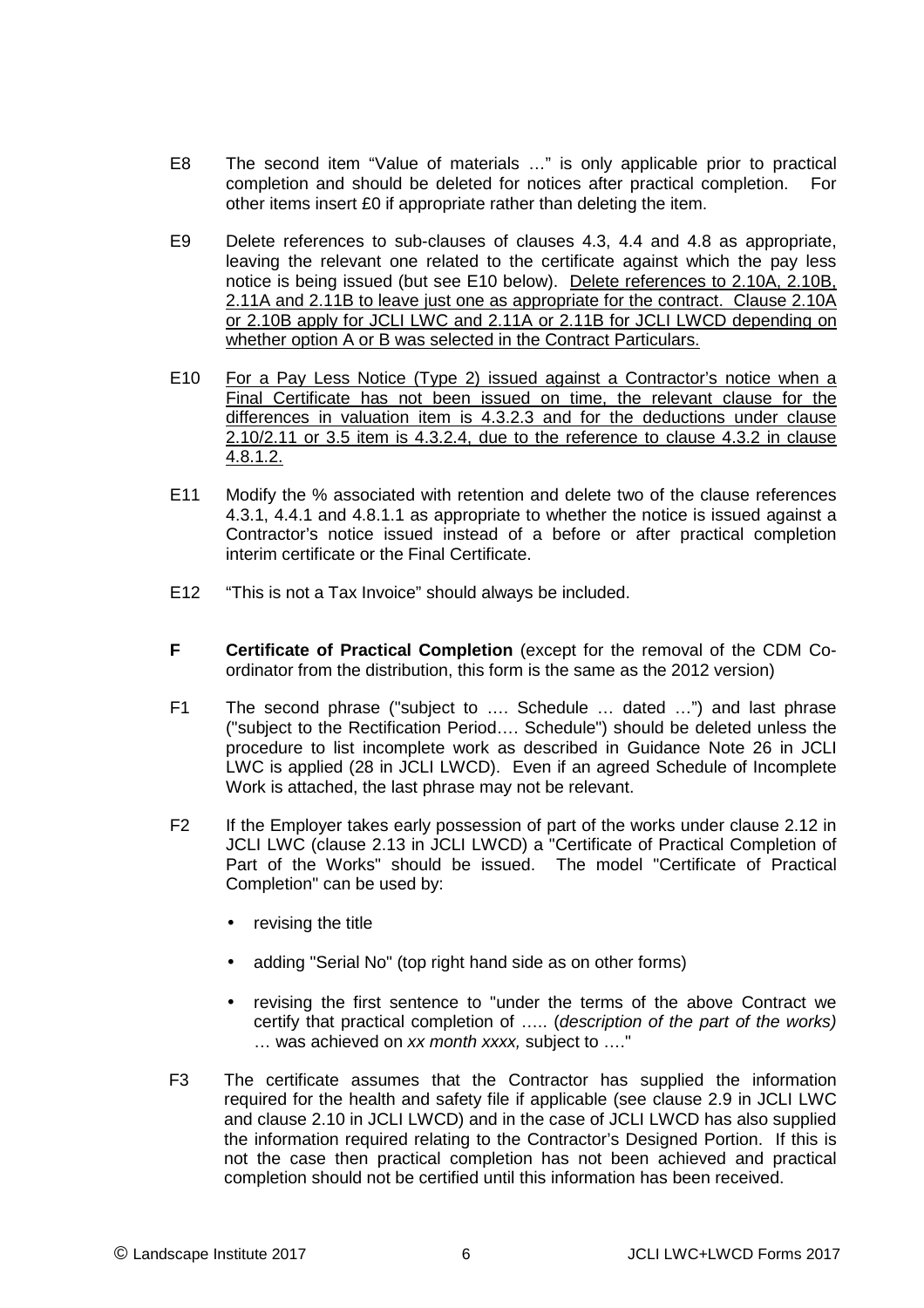#### **G Certificate of Making Good**

- G1 Where there is early possession of part of the works under clause 2.12 of JCLI LWC (clause 2.13 in JCLI LWCD), there will be a Certificate of Making Good for each part.
- G2 This certificate must be issued before the Final Certificate can be issued.
- G3 Delete the listed alternative clauses which do not apply. Clause 2.10A or 2.10B apply for JCLI LWC and 2.11A or 2.11B for JCLI LWCD depending on whether option A or B was selected in the Contract Particulars.
- G4 Where the rectification period has been extended for particular items of incomplete work on the schedule attached to the Practical Completion Certificate then the Certificate of Making Good and the Final Certificate can not be issued until after the end of the latest period.

#### **H Final Certificate**

- H1 If the Employer wishes to deduct liquidated damages from the Final Certificate he must advise the Contractor prior to or on the date of issue of the certificate under clause 2.8.3 in JCLI LWC (clause 2.9.3 in JCLI LWCD). This requirement will be satisfied by issuing a Pay Less Notice (Type 1) on the same date as issuing the Final Certificate (but the notice must not be issued before the certificate). However, it is preferable if the Employer advises the Contractor separately before the certificate is issued that he intends to deduct liquidated damages from the final certificate, as well as a pay less notice being issued.
- H2 The due date for the Final Certificate is 28 days after the later of either, the date the necessary documentation to compute the Final Certificate is received from the Contractor or, the date stated in the Certificate of Making Good. The Final Certificate has to be issued within 5 days of the due date. A certificate must be issued even if the amount due is £0. A certificate issued late will be invalid (unless agreed otherwise by the Contractor and Employer). The final date for payment is 14 days after the due date.
- H3 The amended HGCRA requires certificates to state the basis of the calculation of the amount due. The 2017 editions of the JCLI LWC and LWCD require certificates to detail all 'adjustments', which are defined as amounts under clauses 3.6 (variations), 3.7 (provisional sums), 4.7 (suspension) and fluctuations. This is accommodated on the model certificate by reference to an attachment where each adjustment should be listed (e.g. a Valuation document). The 2017 editions are also specific on how to calculate the final certificate (clause 4.8.1) although this has only minor impact on the 2012 model form.
- H4 If the payer wishes to deduct anything from the amount certified a pay less notice must be issued by the payer (i.e. by the Landscape Architect / Contract Administrator if the payer is the Employer) at least 5 days before the final date for payment (see clause 4.8.3). See section D above. The revaluation problem identified in C3 above is unlikely to be an issue with a Pay Less Notice (Type 1) against the Final Certificate.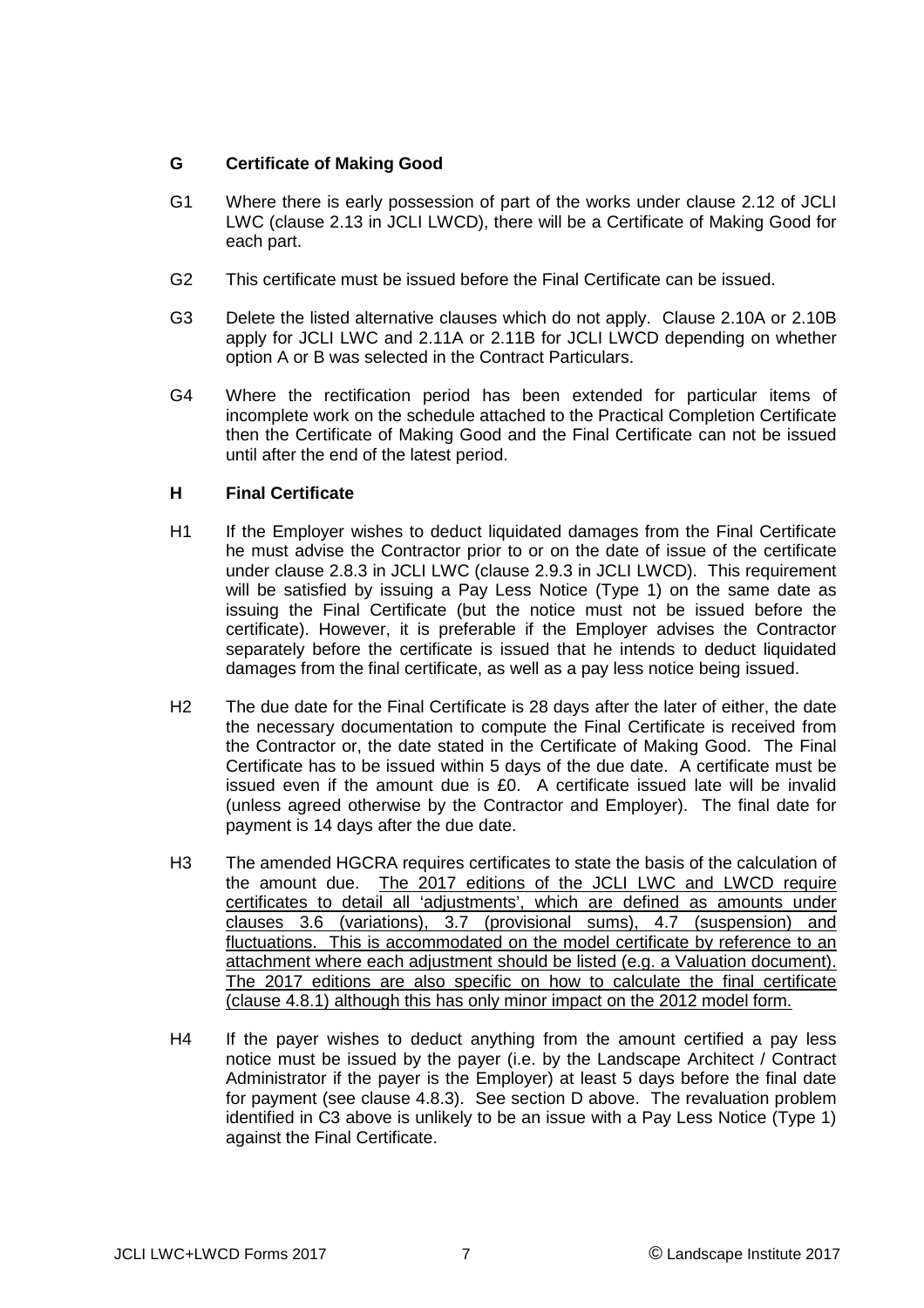- H5 If the certificate is not issued on time the Contractor can issue a notice stating how much is due at any time after the certificate should have been issued (see clause 4.8.4). Payment of the Contractor's notice is due 9 days after the date of the notice but a pay less notice can be issued within 4 days of the Contractor's notice, see C4 above. Such a pay less notice can include any type of deduction or correction because there will be no subsequent certificates. See section E above.
- H6 If there are any deductions under the items concerning Contractor's notices, revaluations, or under clause 2.10A/2.10B or 3.5 (or 2.11A/2.11B or 3.5 for JCLI LWC) then it is advisable to refer to an attached document which details them individually, as indicated on the model certificate.
- H7 Due to the reference to clause 4.3.2 in clause 4.8.1.2, the relevant clause for the differences in valuation item is 4.3.2.3 and for the deductions under clause 2.10/2.11 or 3.5 item is 4.3.2.4.
- H8 If the Contractor owes the Employer (i.e. the Total is negative) revise the final sentence of the model certificate accordingly.
- H9 "This is not a Tax Invoice" should always be included.

This document is issued by the **JCLI Contracts Forum** comprising:

Association of Professional Landscapers British Association of Landscape Industries Horticultural Trades Association Institute of Chartered Foresters Landscape Institute Society of Garden Designers **Contracts Forum**



Published for the JCLI Contracts Forum by the Landscape Institute Charles Darwin House 2 107 Gray's Inn Road London WC1X 8TZ

Available to download free from the Landscape Institute website www.landscapeinstitute.org

© Landscape Institute April 2017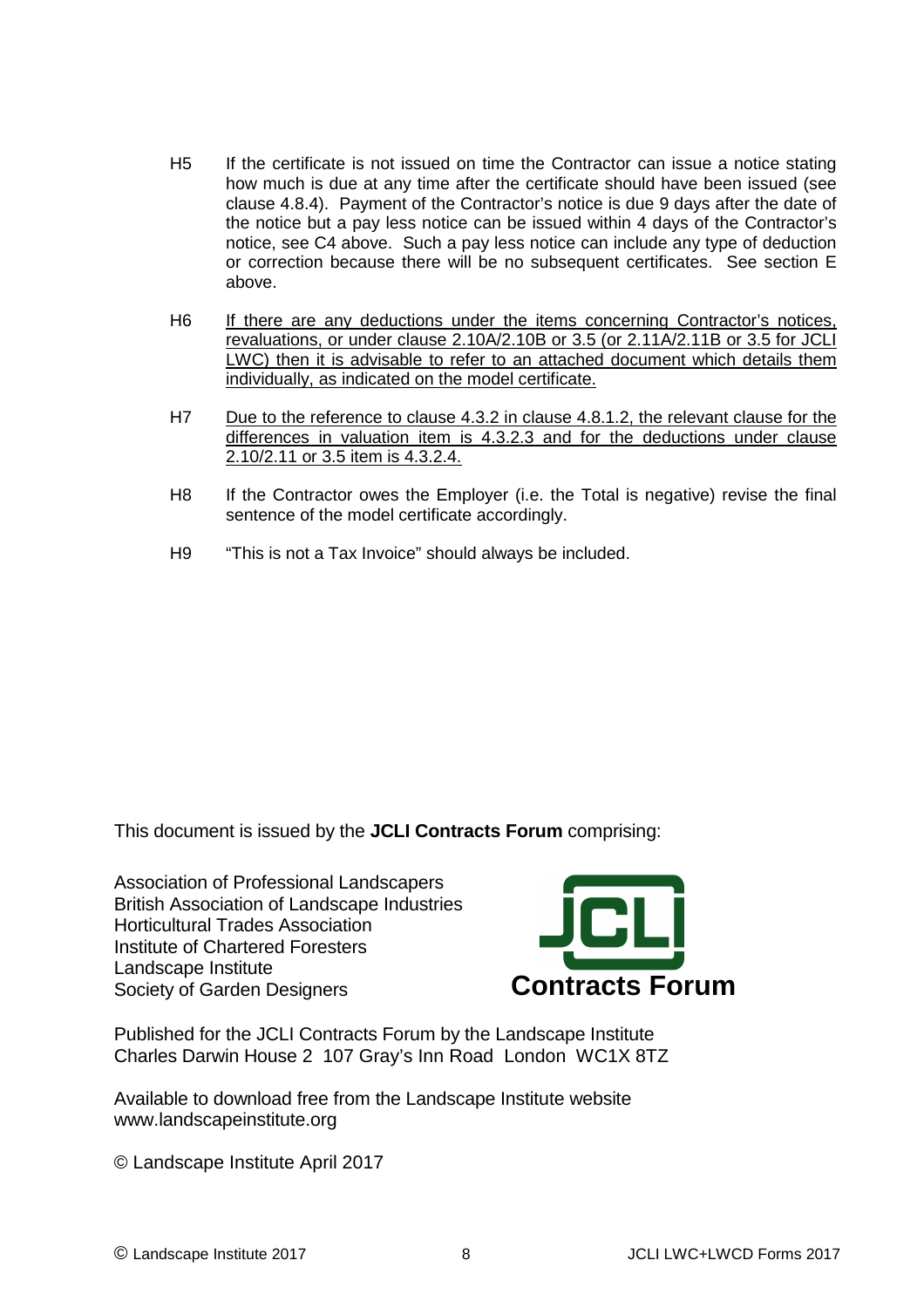## **LANDSCAPE ARCHITECT'S/CONTRACT ADMINISTRATOR'S INSTRUCTION**

| Project:<br><b>Works:</b>      | <b>Serial No:</b><br>Landscape |                        |    |
|--------------------------------|--------------------------------|------------------------|----|
| situated at:                   |                                | <b>Reference:</b>      |    |
| Employer:<br>address:          |                                | <b>Issue date:</b>     |    |
|                                |                                | <b>Contract dated:</b> |    |
| <b>Contractor:</b><br>address: |                                | Sheet:                 | οf |

#### **Before using this form read the guidance in sections A+B of the Model Forms document.**

Under the terms of the above Contract, we issue the following instructions:

| Item No | $E$ omit | £ add |
|---------|----------|-------|
|         |          |       |
|         |          |       |
|         |          |       |
|         |          |       |
|         |          |       |
|         |          |       |
|         |          |       |
|         |          |       |
|         |          |       |
|         |          |       |
|         |          |       |
|         |          |       |
|         |          |       |
|         |          |       |
|         |          |       |
|         |          |       |
|         |          |       |
|         |          |       |
|         |          |       |
|         |          |       |

#### **Signed:** Landscape Architect/Contract Administrator

| <b>Distribution:</b><br>Employer () | <b>Amount of Contract Sum</b><br><b>Value of previous instructions</b> | £ |  |
|-------------------------------------|------------------------------------------------------------------------|---|--|
| Contractor ()                       |                                                                        |   |  |
| Quantity Surveyor ()                | Value of this instruction                                              | £ |  |
| Project Manager (<br>File $()$      | <b>Adjusted Total</b>                                                  | c |  |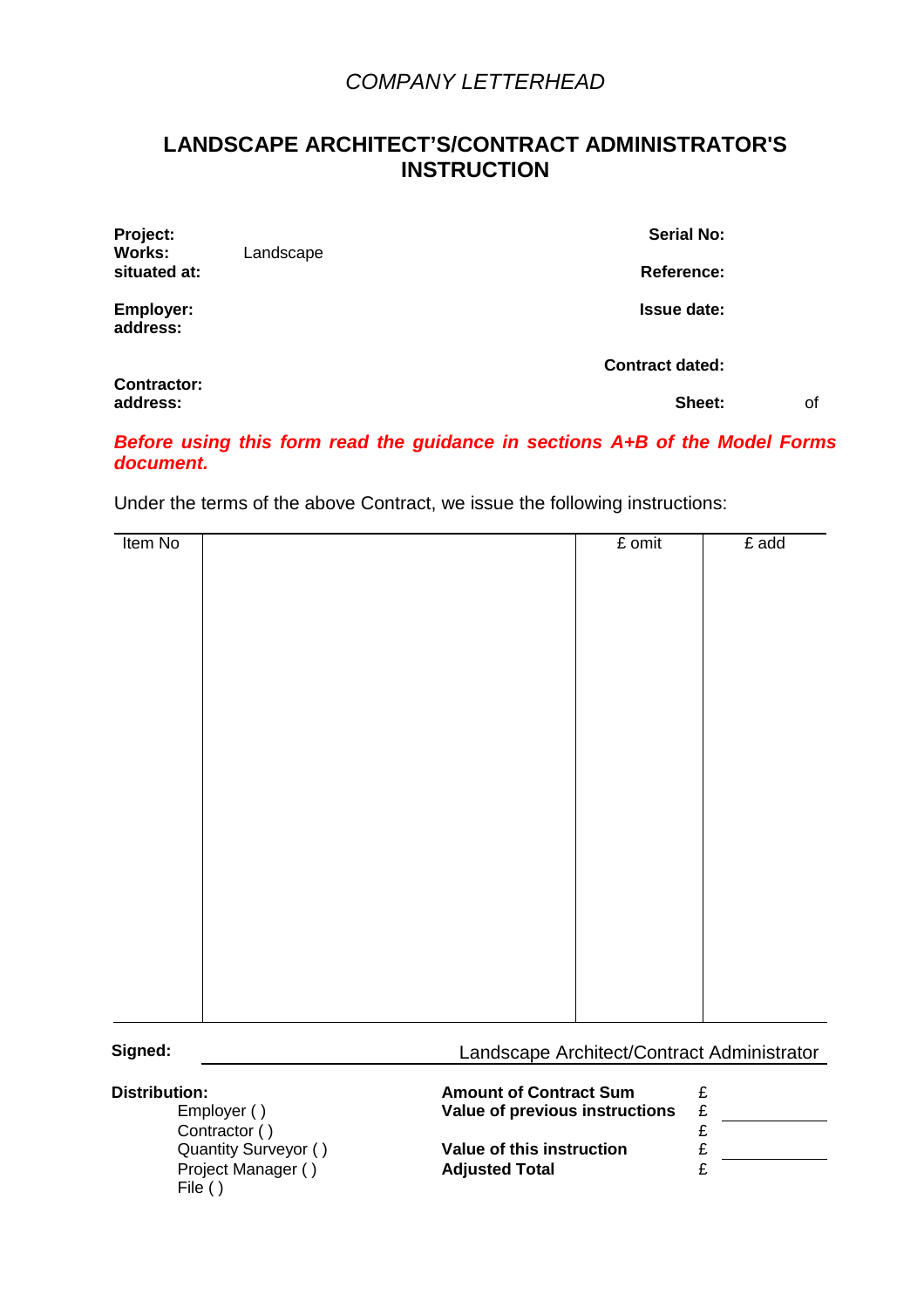## **INTERIM PAYMENT CERTIFICATE**

| Project:<br>Works:             | Landscape | <b>Serial No:</b>              |
|--------------------------------|-----------|--------------------------------|
| situated at:                   |           | <b>Reference:</b>              |
|                                |           | <b>Issue Date:</b>             |
| Employer:<br>address:          |           | <b>Contract Dated:</b>         |
|                                |           | <b>Valuation Dated:</b>        |
| <b>Contractor:</b><br>address: |           | <b>Final Date for Payment:</b> |

#### **Before using this form read the guidance in sections A+C of the Model Forms document.**

| Value of work executed at due date (including any adjustments under<br>Conditions 3.6, 3.7, 4.7 and fluctuations as detailed on attached<br>document dated xx/xx/xxxx ref: xxx) | £ |  |
|---------------------------------------------------------------------------------------------------------------------------------------------------------------------------------|---|--|
| Value of materials and goods on site at due date (incuding any<br>adjustments for fluctuations as detailed on attached document dated<br>xx/xx/xxxx ref: xxx)                   | £ |  |
| Less X% retention                                                                                                                                                               | £ |  |
|                                                                                                                                                                                 |   |  |
| Total Valuation as Condition 4.3.1 / 4.4.1                                                                                                                                      | £ |  |
| Less amounts previously certified                                                                                                                                               | £ |  |
| Less amounts on Contractor's notices, as varied by pay less notices<br>against Contractor's notices, if issued (as detailed on attached document<br>dated xx/xx/xxxx ref: xxx)  | £ |  |
| Less differences in Valuations as Condition 4.3.2.3 / 4.4.2.3 (as detailed<br>on attached document dated xx/xx/xxxx ref: xxx)                                                   | £ |  |
| Less any deductions under Conditions 2.10A/2.10B/2.11A/2.11B or 3.5<br>as Condition 4.3.2.4 / 4.4.2.4 (as detailed on attached document dated<br>xx/xx/xxxx ref: xxx)           | £ |  |
| Total deductions as Condition $4.3.2 / 4.4.2 E$                                                                                                                                 |   |  |

**TOTAL £** 

We certify that under the terms of the above Contract the amount for payment by the Employer to the Contractor on this certificate is **xxxx thousand xxxx hundred and xxxx pounds and xxxx pence** (exclusive of VAT).

| <b>Signed</b> | Landscape Architect/Contract Administrator |
|---------------|--------------------------------------------|
|               |                                            |

#### **This is not a Tax Invoice**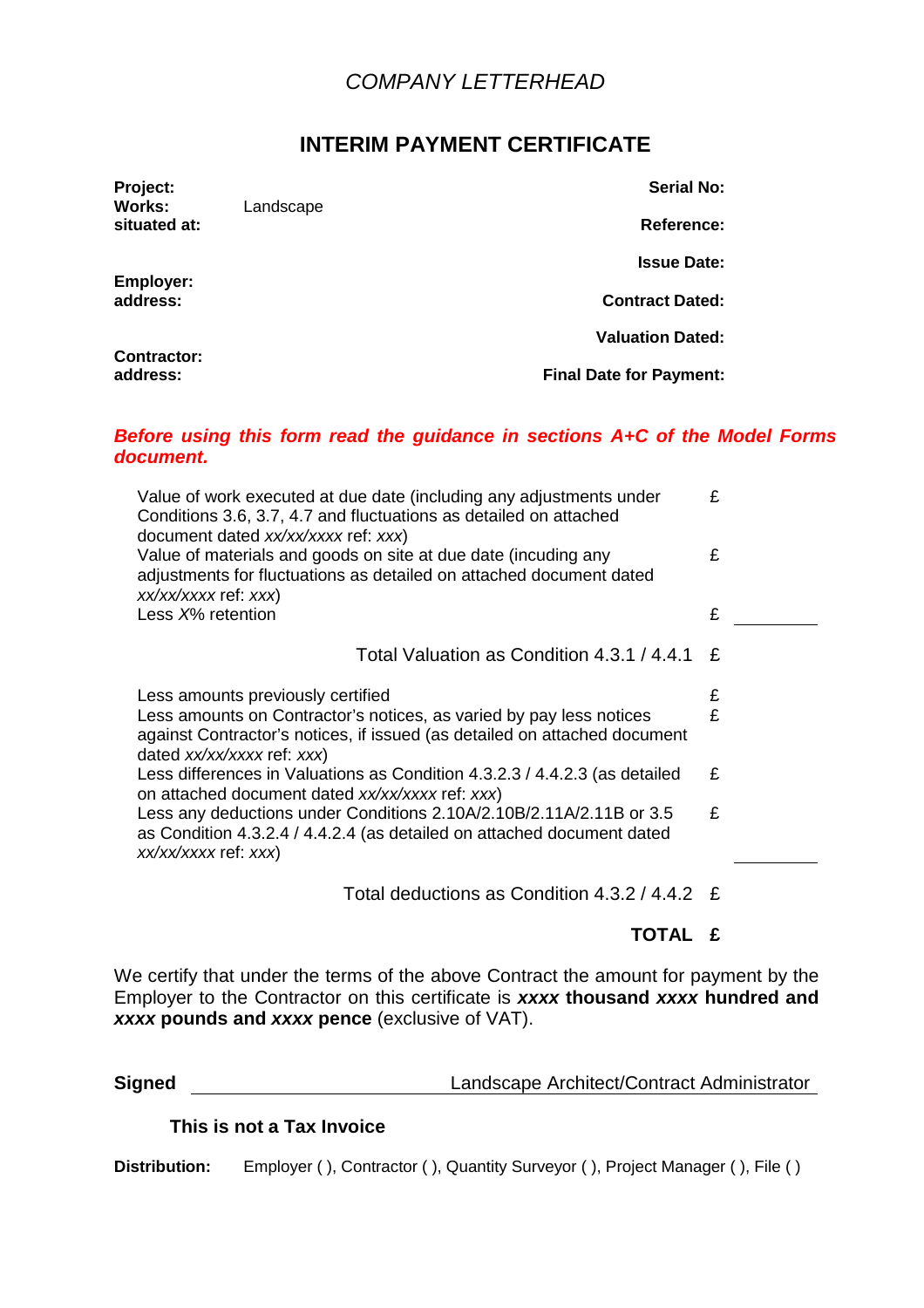## **PAY LESS NOTICE (Type 1)**

**Project: Serial No: Works:** Landscape **Situated at:** 

**Reference:**

**Employer:** Issue Date:

**address:** 

**Contract Dated:**

**Contractor:** 

**address: Final Date for Payment:**

**This notice is only for use when issuing a pay less notice against an Interim Certificate or the Final Certificate. It should only be used for the deduction of liquidated damages or similar items that are not deducted on certificates. Before using this notice read the guidance in sections A+D of the Model Forms document.** 

Under the terms of the above Contract, we issue this pay less notice against Interim / Final Certificate No XX.

| 95% / 97.5% / 100% of value of work executed at date of this notice in<br>accordance with Condition 4.3.1 / 4.4.1 / 4.8.1.1 (including any<br>adjustments under Conditions 3.6, 3.7, 4.7 and fluctuations as detailed<br>on attached document dated xx/xx/xxxx ref: xxx) | £ |
|--------------------------------------------------------------------------------------------------------------------------------------------------------------------------------------------------------------------------------------------------------------------------|---|
| Less Valuation on Certificate No XX                                                                                                                                                                                                                                      | £ |
| Difference between Valuations £                                                                                                                                                                                                                                          |   |
| Plus amount certified on Certificate No XX                                                                                                                                                                                                                               | £ |
| Less liquidated damages at £xx per week for the period xx month xxxx<br>to xx month xxxx                                                                                                                                                                                 | £ |

#### **TOTAL AMOUNT DUE £ INSTEAD OF THE AMOUNT CERTIFIED on Certificate No XX**

We give notice that under the terms of the above Contract the amount for payment by the Employer to the Contractor on this pay less notice **instead of the amount certified on Certificate No XX is xxxx thousand xxxx hundred and xxxx pounds and xxxx pence** (exclusive of VAT).

### **This is not a Tax Invoice**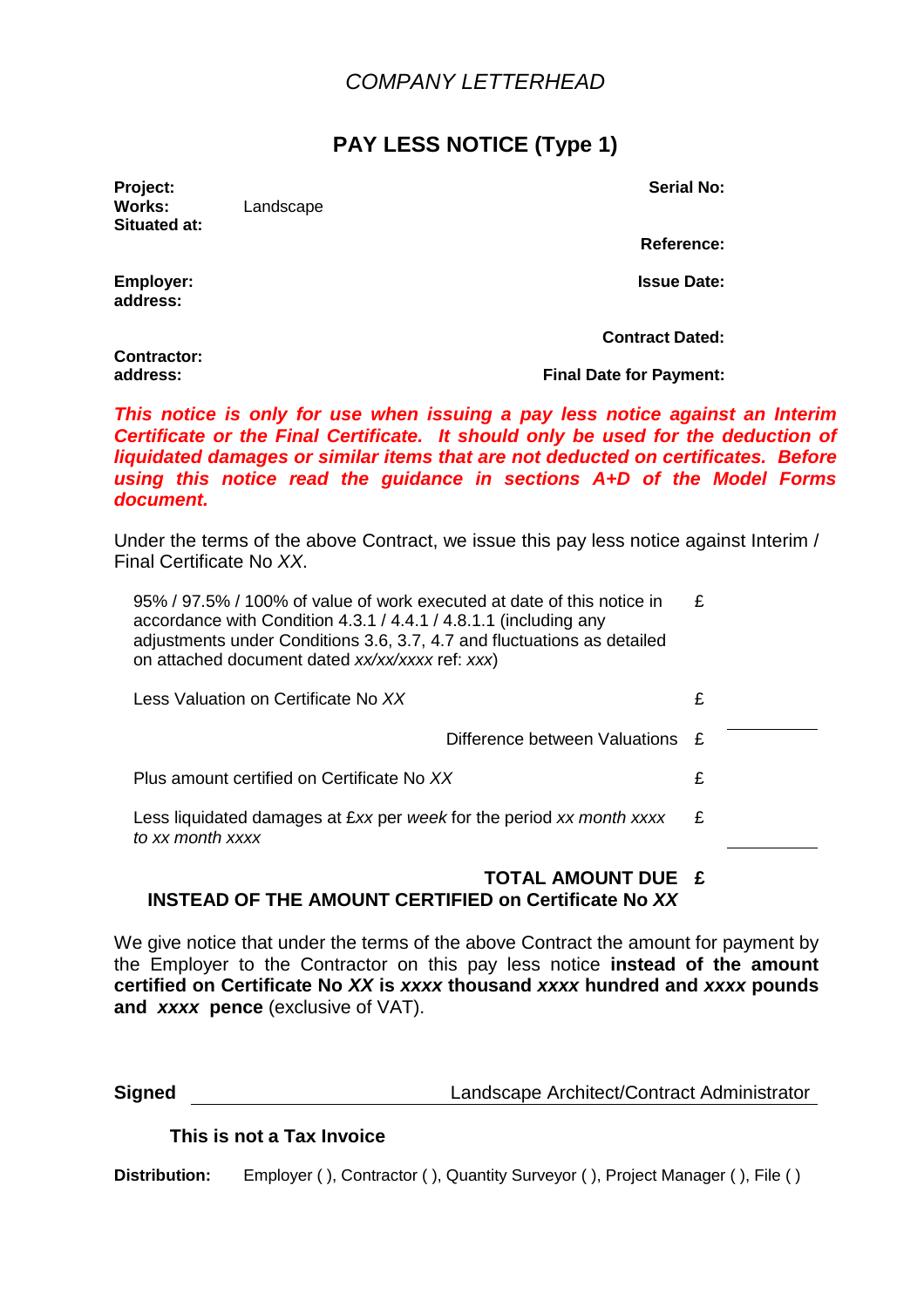## **PAY LESS NOTICE (Type 2)**

**Project: Serial No: Works:** Landscape **Situated at: Reference: Reference: Reference: Reference: Reference: Reference:** 

**address:** 

**Contractor:** 

**Employer: Issue Date:**

**Contract Dated:**

**address: Final Date for Payment:**

**This notice is only for use to reduce a Contractor's notice issued when an Interim or Final Certificate has not been issued on time. It should not include deductions for Liquidated Damages or contra-charges which do not appear on certificates (unless it is against a Contractor's notice issued due to failure to issue the Final Certificate on time). Before using this notice read the guidance in sections A+E of the Model Forms document** 

Under the terms of the above Contract, we issue this pay less notice against Contractor's Notice dated xx month xxxx

| Value of work executed at date of this notice (including any adjustments<br>under Conditions 3.6, 3.7, 4.7 and fluctuations as detailed on attached<br>document dated xx/xx/xxxx ref: xxx) | £ |  |
|--------------------------------------------------------------------------------------------------------------------------------------------------------------------------------------------|---|--|
| Value of materials and goods on site at date of this notice (including any<br>adjustments for fluctuations as detailed on attached document dated<br>xx/xx/xxxx ref: xxx)                  | £ |  |
| Less X% retention                                                                                                                                                                          | £ |  |
| Total Valuation as Condition 4.3.1 / 4.4.1 / 4.8.1.1                                                                                                                                       | £ |  |
| Less amounts previously certified                                                                                                                                                          | £ |  |
| Less amounts on previous Contractor's notices, as varied by pay less<br>notices against Contractor's notices, if issued (as detailed on attached<br>document dated xx/xx/xxxx ref: xxx)    | £ |  |
| Less differences in Valuations as Condition 4.3.2.3 / 4.4.2.3 (as detailed<br>on attached document dated xx/xx/xxxx ref: xxx)                                                              | £ |  |
| Less any deductions under Conditions 2.10A/2.10B/2.11A/2.11B or 3.5 as<br>Condition 4.3.2.4 / 4.4.2.4 (as detailed on attached document dated<br>xx/xx/xxxx ref: xxx)                      | £ |  |
| Total deductions as Condition 4.3.2 / 4.4.2 / 4.8.1.2                                                                                                                                      | £ |  |
| TOTAL AMOUNT DUE INSTEAD OF THE AMOUNT ON                                                                                                                                                  |   |  |

# **CONTRACTOR'S NOTICE DATED xx/xx/xxxx**

We give notice that under the terms of the above Contract the amount for payment by the Employer to the Contractor on this pay less notice **instead of the amount on Contractor's notice dated xx/xx/xxxx is xxxx thousand xxxx hundred and xxxx pounds and xxxx pence** (exclusive of VAT).

**Signed Contract Example 2018** Landscape Architect/Contract Administrator

 **This is not a Tax Invoice**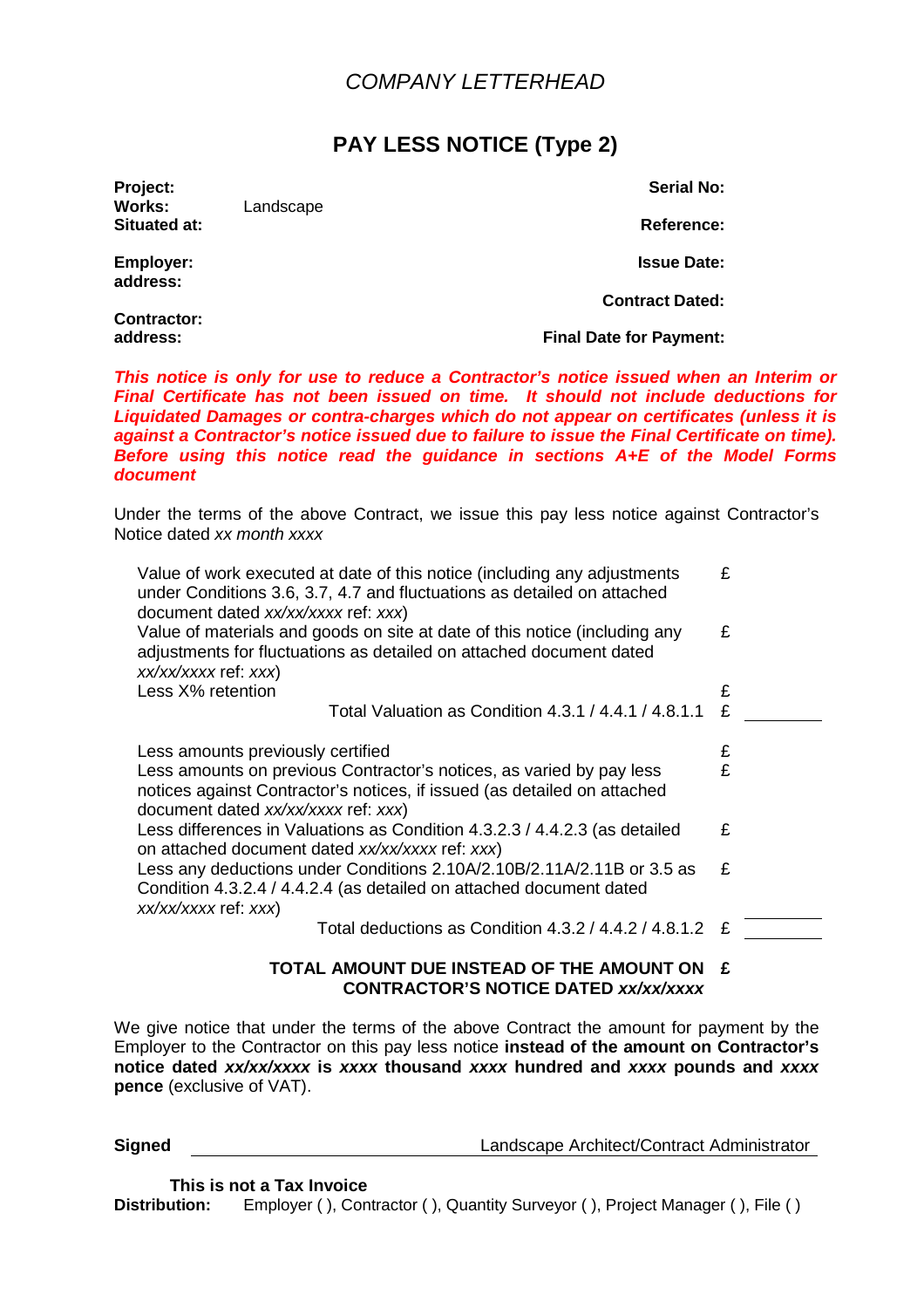## **CERTIFICATE OF PRACTICAL COMPLETION**

**Project: Works:** Landscape **Situated at:** 

**Reference:**

**Employer:** Issue Date: **address:** 

**Contract Dated:**

**Contractor: address:** 

**Before using this form read the guidance in sections A+F of the Model Forms document.** 

Under the terms of the above Contract, we certify that in our opinion practical completion was achieved on xx month xxxx,

subject to the completion of the works on the attached agreed Schedule of Incomplete Work dated xx month xxxx.

The Rectification Period will expire on xx month xxxx,

subject to the Rectification Period expiry date being extended as stated on the attached agreed Schedule of Incomplete Work dated xx month xxxx.

**Signed** Landscape Architect/Contract Administrator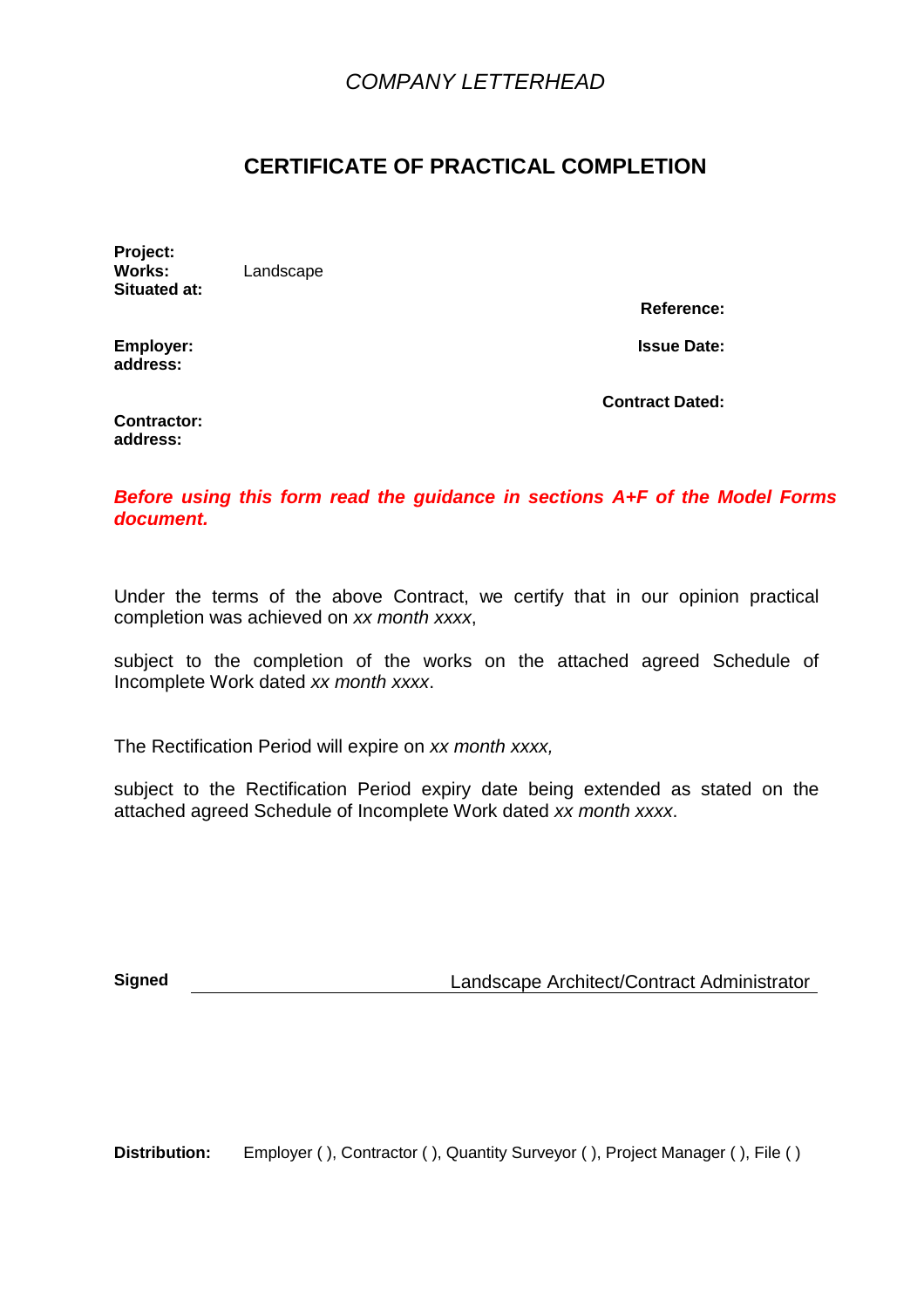## **CERTIFICATE OF MAKING GOOD**

**Project: Situated at:** 

**Landscape <b>Serial No: Serial No:** 

**Reference:**

**Employer:** Issue Date: **address:** 

**Contractor: address:** 

**Contract Dated:**

**Before using this form read the guidance in sections A+G of the Model Forms document.** 

Under the terms of the above Contract, we certify that the Contractor's obligations under Condition 2.10A/2.10B/2.11A/2.11B were discharged by xx month xxxx.

**Signed:** Landscape Architect/Contract Administrator